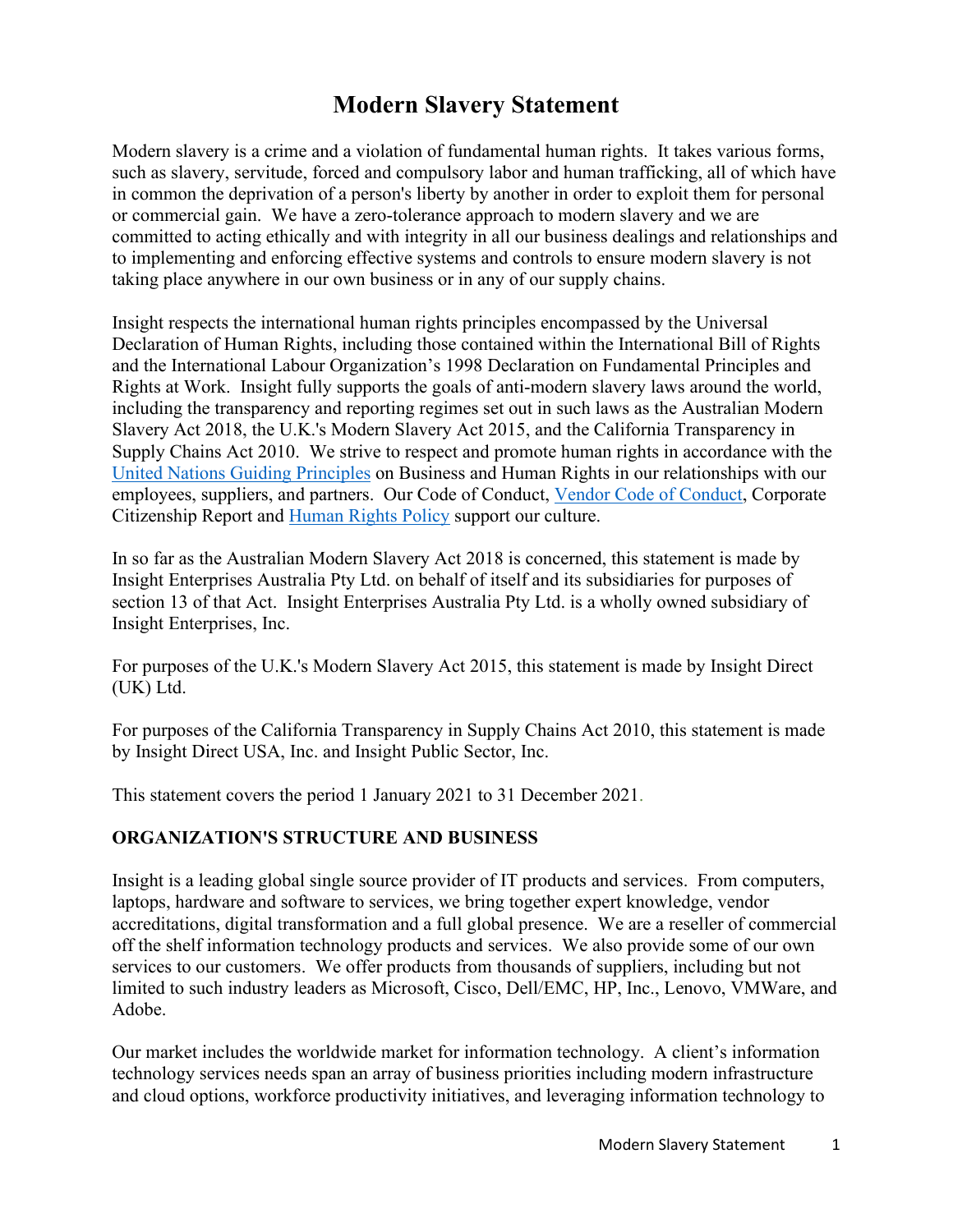differentiate from their competitors. Whether implementing public cloud or as-a-service workplace solutions, designing a next generation or hybrid cloud data center, or leveraging sophisticated IoT and artificial intelligence solutions to improve our clients' experiences, we provide technical expertise and advisory services to our clients as a single solution integrator, powered by decades-long partner relationships and expertise to supply them the hardware, software and services required to support their technology needs. Our unique go to market strategy is supported by a strong operational platform that includes scalable information technology and e-commerce systems and processes, robust digital marketing capabilities, and a culture of continuous business process transformation and automation.

Our principal executive offices are located in Arizona with additional locations throughout the United States. Outside of the United States, we have operation centers in Australia, Canada, France, Germany, India, Philippines and the United Kingdom, as well as sales offices throughout EMEA and APAC.

We employ approximately 12,000 people around the world.

Insight Enterprises Australia Pty Ltd. operates in Insight's Asia Pacific region. It acts as the lead Asia Pacific operation for Insight and has five subsidiaries: Insight Technology Solutions Pte Ltd (Singapore), Insight Enterprise Limited (NZ), Ignia Pty Ltd (Australia), Insight Enterprises Hong Kong and Insight Enterprises (Shanghai) Co. Ltd. (China). All operational policies and procedures come from the corporate U.S. headquarters and are applied by Insight Enterprises Australia Pty Ltd. to itself and its subsidiaries. All of the companies implement the corporate strategy and operations of Insight Enterprise as discussed above.

#### **OUR SUPPLY CHAINS**

Our supply chains include thousands of different tier 1 suppliers from around the world including hardware manufacturers, software vendors, service providers and distributors. As noted above, some of these suppliers are among the world's largest companies with extensive and global supply chains of their own.

#### **RISKS OF MODERN SLAVERY**

Given the nature of our business (the supply of IT products and services), the high levels of education and training required of our staff members, the location and visibility of our operations, and the strength of our corporate policies, the risk of modern slavery occurring in our core operation is very low. However, Insight does recognize that there may be modern slavery risks within our supply chains as they are lengthy, complex, scattered globally and include a wide range of manufacturers and service organizations.

#### **OUR POLICIES ON SLAVERY AND HUMAN TRAFFICKING**

We are committed to ensuring that there is no modern slavery or human trafficking in our supply chains or in any part of our business. Our [Global Human Rights Policy](https://s24.q4cdn.com/371576454/files/doc_downloads/governance/2020/Global-Human-Rights-Policy-V2.pdf) reflects our commitment to acting ethically and with integrity in all our business relationships and to implementing and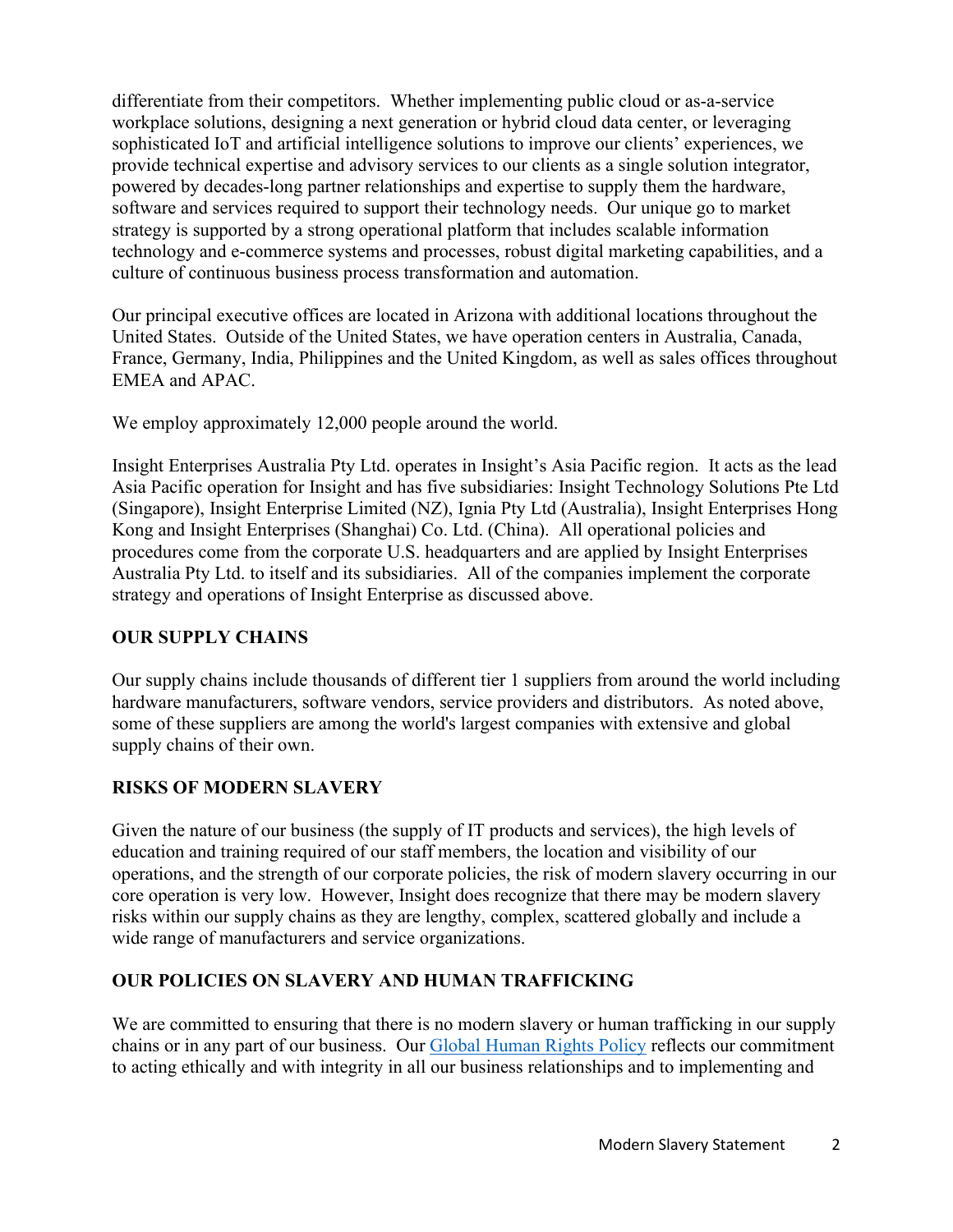enforcing effective systems and controls to ensure slavery and human trafficking are not taking place anywhere in our supply chains.

We are signatories to the United Nations Global Compact and uphold these principles in our business and in our wider supply chains. [Our Code of Conduct,](https://investor.insight.com/corporate-governance/documents-and-charters/default.aspx) [Supplier Code of Conduct,](https://www.insight.com/en_US/help/vendor-code-of-conduct.html) and [Global Human Rights Policy](https://investor.insight.com/corporate-governance/documents-and-charters/default.aspx) lay down the expectations that we have of our employees and suppliers in the conduct of our business activities globally. These expectations have been informed by international standards and conventions including, among others: the Universal Declaration of Human Rights, the UN Guiding Principles on Business and Human Rights, United Nations Global Compact, Rio Declaration on Environment and Development, United Nations Convention Against Corruption, the United Nations Conventions on Rights of the Child, and the International Labour Organization's (ILO) 1998 Declaration on Fundamental Principles and Rights at Work.

#### **DUE DILIGENCE PROCESSES FOR SLAVERY AND HUMAN TRAFFICKING**

As part of our initiative to identify and mitigate risk we:

- have in place systems to facilitate and encourage the reporting of concerns and to protect whistleblowers, including access to our Global Compliance Officer and incorporating a strict no retaliation policy;
- expect all points in our supply chains to adopt suitable anti-slavery and human trafficking policies and processes;
- are committed to ensuring there is transparency in our own business and in our approach to tackling modern slavery throughout our supply chains;
- require all employees to complete compliance training; and
- the vetting of suppliers identified as high risk throughout our global network.

#### **SUPPLIER ADHERENCE TO OUR VALUES AND ETHICS**

We have zero tolerance to slavery and human trafficking and we expect all our suppliers to adopt similar ethics and values.

We have contractual commitments from suppliers to adhere to law.

#### **TRAINING**

To ensure a high level of understanding of the risks of modern slavery and human trafficking in our supply chains and our business, we provide training on modern slavery as part of a wider ethics training program.

#### **REMEDIATION**

In the event that an incident of modern slavery was discovered in our supply chain, Insight would immediately take such a discovery to the partner or supplier at issue. Insight would work with the partner or suppler at issue to remove any confirmed violation of the principles or terminate business with the partner or supplier at issue if the finding was disregarded or continued.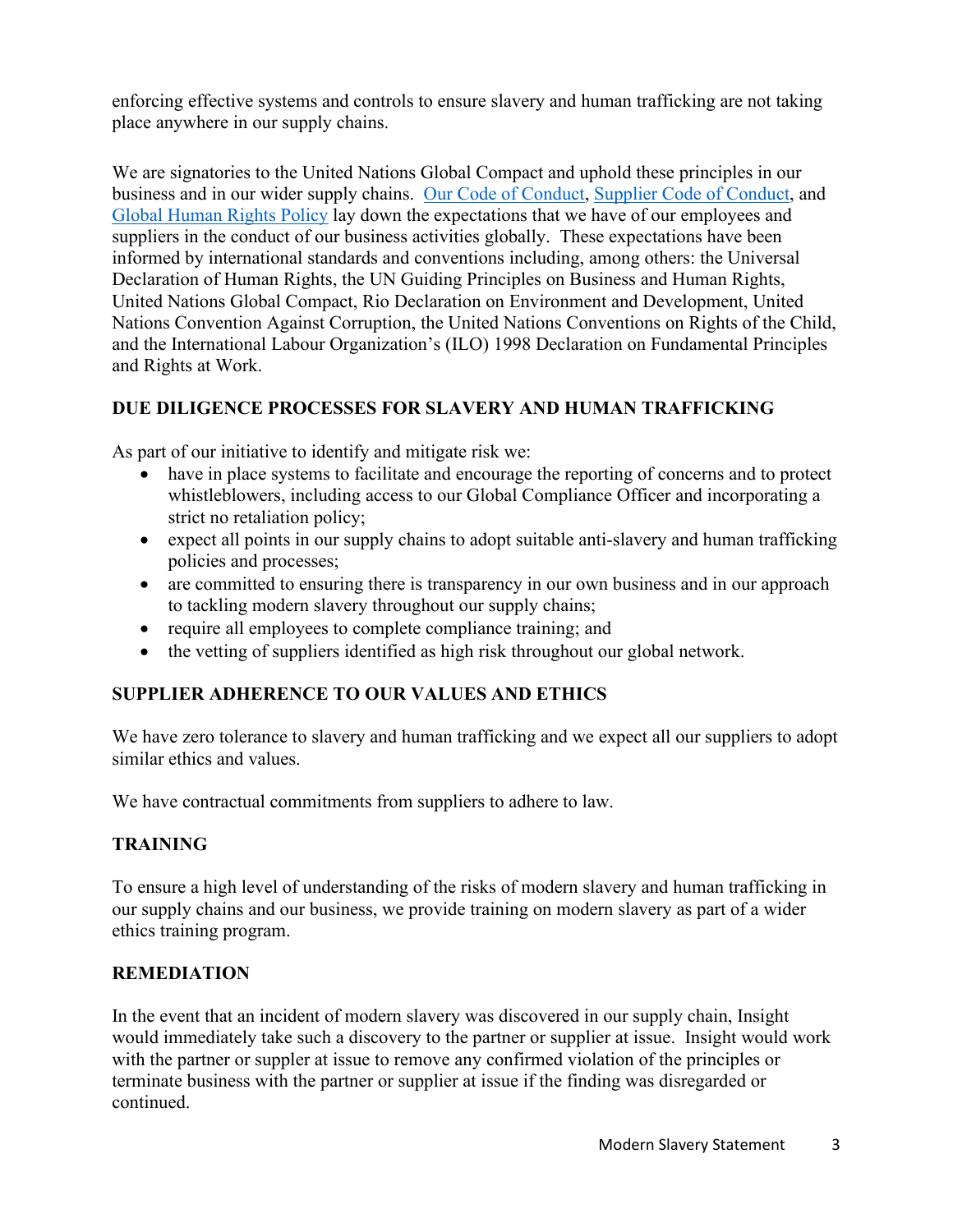#### **ASSESSING THE EFFECTIVENESS OF OUR ACTIONS IN COMBATING SLAVERY AND HUMAN TRAFFICKING AND KEY PERFORMANCE INDICATORS**

We are committed to having transparency in our supply chains to remove slavery and human trafficking.

We have required staff to complete training on modern slavery as part of a wider ethics training program.

We continue to review our policies and procedures to ensure those policies and procedures reflect best practice and that any instances of modern slavery or human trafficking are detected and reported through the appropriate channels. These reviews are conducted by our Compliance Department under the oversight of our Board of Directors.

#### **CONSULTATION**

As noted above, all the operational policies and procedures of all companies within our group derive from our corporate US headquarters and are applied consistently across all our operations. This ensures that all entities within the Group understand the standards expected of them and are aware of the actions they need to take to ensure that risks of modern slavery in their operations and local supply chains have been identified, assessed and addressed.

For purposes of the Australian Modern Slavery Act 2018, this statement was prepared in consultation with each of the subsidiaries of Insight Enterprises Australia Pty Ltd and those subsidiaries have approved this statement in so far as it concerns their own operations and supply chains.



This statement has been approved by the Board of Directors and signed by Russell Leighton (Director) on behalf of Insight Direct (UK) Ltd.  $M_{\text{tot}}$  $\cup$   $\cup$ 

Mike Morgan on behalf of Insight Enterprises Australia Pty Ltd.

\_\_\_\_\_\_\_\_\_\_\_\_\_\_\_\_\_\_\_\_\_\_\_\_\_\_\_\_\_\_\_\_\_\_\_\_\_\_\_\_\_\_\_\_\_\_\_\_\_\_\_\_\_\_\_\_\_\_\_\_\_\_\_\_\_\_\_\_\_\_

Lisanne Steinheiser on behalf of Insight Direct USA, Inc. and Insight Public Sector, Inc.

31 March 2022